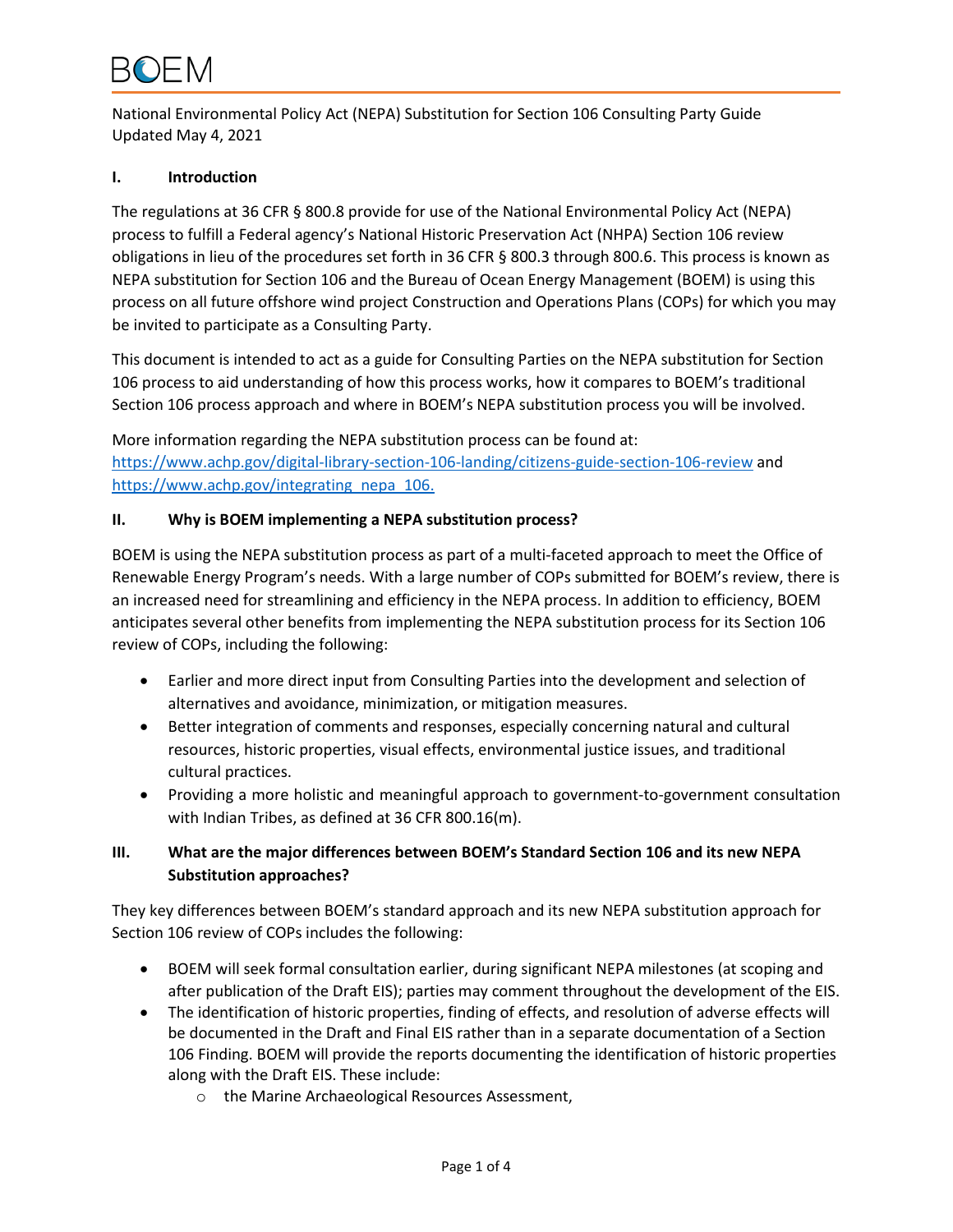

National Environmental Policy Act (NEPA) Substitution for Section 106 Consulting Party Guide Updated May 4, 2021

- o the Terrestrial Archaeological Resources Assessment, and
- $\circ$  the Report of Visual Effects on Historic Properties, along with viewshed analyses and visual simulations.
- Resolution of adverse effects will be documented in a binding Record of Decision (ROD) and as conditions of COP approval. This differs from BOEM's standard Section 106 process in which a Memorandum of Agreement (MOA) is developed to resolve adverse effects. The combination of BOEM's binding ROD and application of Conditions of COP approval provide effective and equivalent legal requirements on itself and on the lessee.
- BOEM's government-to-government consultation responsibilities to Federally recognized tribes remain unchanged and efforts to consult with tribes are likely to expand under NEPA substitution.

Below, the graphic on the left illustrates BOEM's standard approach to NEPA and the NHPA Section 106 review, showing the major milestones in each process when executed in parallel. The graphic on the right shows BOEM's NEPA substitution approach, and how these milestones will be combined.



#### **BOEM's Standard Process BOEM's NEPA Substitution Process**

### **IV. How will BOEM meet the requirements of 36 CFR § 800.8(c) under the NEPA Substitution Process?**

As provided in 36 CFR § 800.8(c), four standards must be met:

1. The first standard is to identify Consulting Parties and invite them to participate in the process. Under the NEPA Substitution process, BOEM will identify Consulting Parties for each project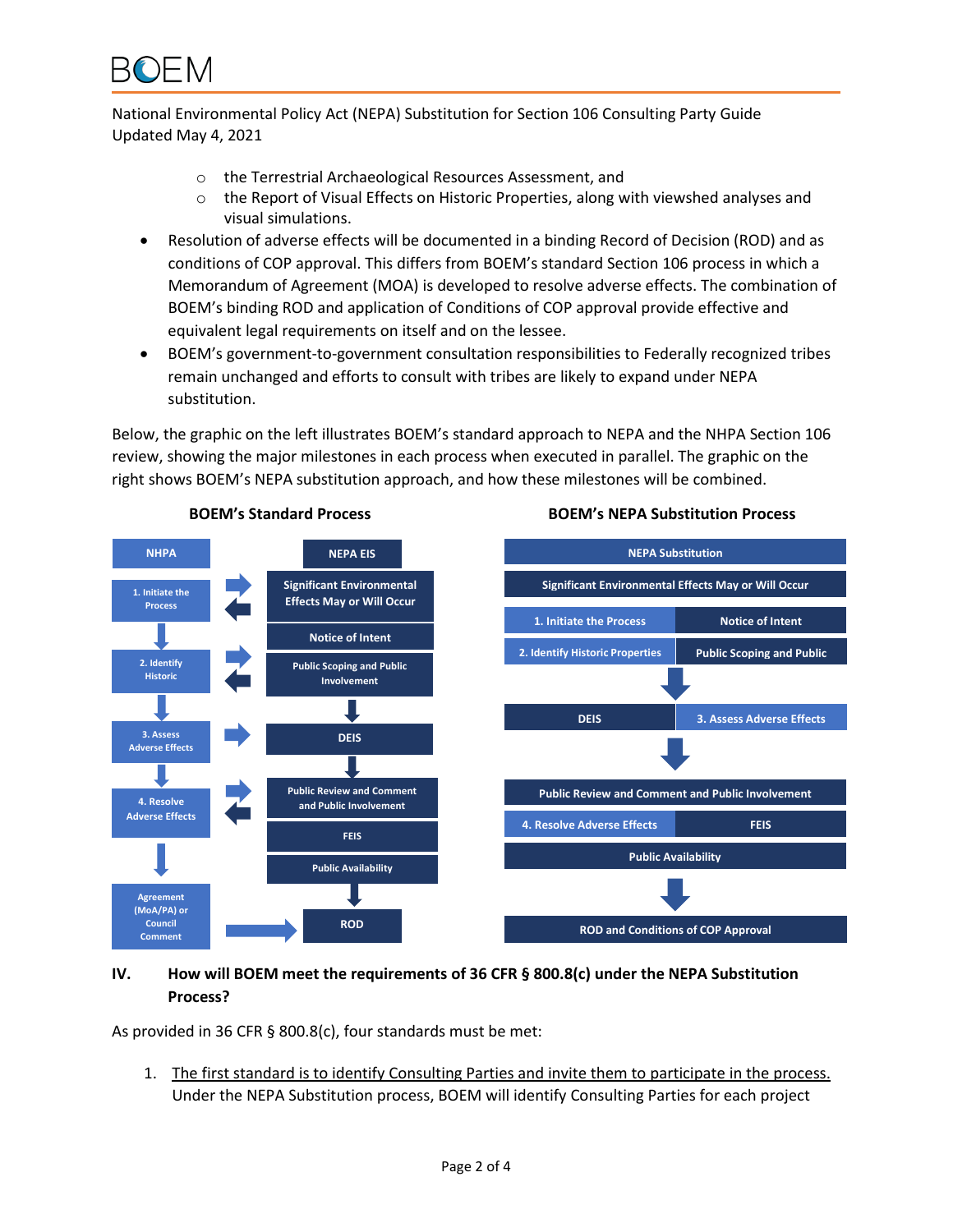# **BOFM**

National Environmental Policy Act (NEPA) Substitution for Section 106 Consulting Party Guide Updated May 4, 2021

pursuant to 36 CFR § 800.3(f) no later than issuance of its Notice of Intent (NOI) to prepare an EIS. During the NEPA scoping period BOEM will send a formal letter to these parties inviting them to participate in the process. These letters will also state that BOEM intends to use the NEPA substitution process to comply with Section 106 in lieu of 36 CFR § 800.3 through § 800.8.

- 2. The second standard is to identify historic properties and assess the effects of the undertaking in a manner consistent with 36 CFR § 800.4 through § 800.5. Under NEPA substitution, the Draft EIS will identify historic properties and assess the effects of the undertaking using the lessee's cultural resources reports from the COP as well as Consulting Party and public input provided during the scoping period. BOEM's regulations require that lessees include in their COPs information about historic properties, any adverse effects from their project on these historic properties, and how they propose to resolve those adverse effects (through avoidance, minimization, and mitigation measures). This information will be sent to Consulting Parties with the Draft EIS for their review, so that final measures may be developed in consultation. The Final EIS will reflect continued consultations, as well as consulting party comments received on the Draft EIS.
- 3. The third standard is to consult with Consulting Parties during NEPA scoping, environmental analysis, and the preparation of the EIS regarding the effects of the undertaking on historic properties. Under NEPA substitution, formal consultation will occur during the scoping period as well as during the public comment period after publication of the Draft EIS. However, Consulting Party comments will be accepted at any point during the preparation of the EIS. Additionally, if necessary, Section 106-specific consultation meetings with consulting parties can be arranged. Comments submitted by Consulting Parties provided during NEPA comment periods will help inform the effects analysis on historic properties in the Draft and Final EIS.
- 4. The fourth standard is to involve the public in accordance with BOEM's NEPA procedures and develop alternatives and proposed avoidance, mitigation, and minimization measures in consultation with Consulting Parties. Proposed measures to avoid, minimize, or mitigate any adverse effects to historic properties will be first presented in the lessee's COP, which Consulting Parties will be able to review prior to scoping, as well as through consultation with Consulting Parties during scoping and the Draft EIS comment period. These measures will be further developed and refined in consultation, and those changes will be reflected in the Draft and Final EIS. Public involvement will take place during the NEPA comment periods and through standard public participation practices for the NEPA process, including posting of relevant information on BOEM's website and through Federal register notices.

#### **V. When and How do I provide input?**

Opportunities for formal and informal consultation will occur throughout the development of the EIS. Consulting Parties will be formally invited to submit comments twice during this process: first, during the NEPA Scoping Period (so that comments can be incorporated into the Draft EIS) and second, during the Draft EIS public comment period (so that comments can be incorporated into the Final EIS).